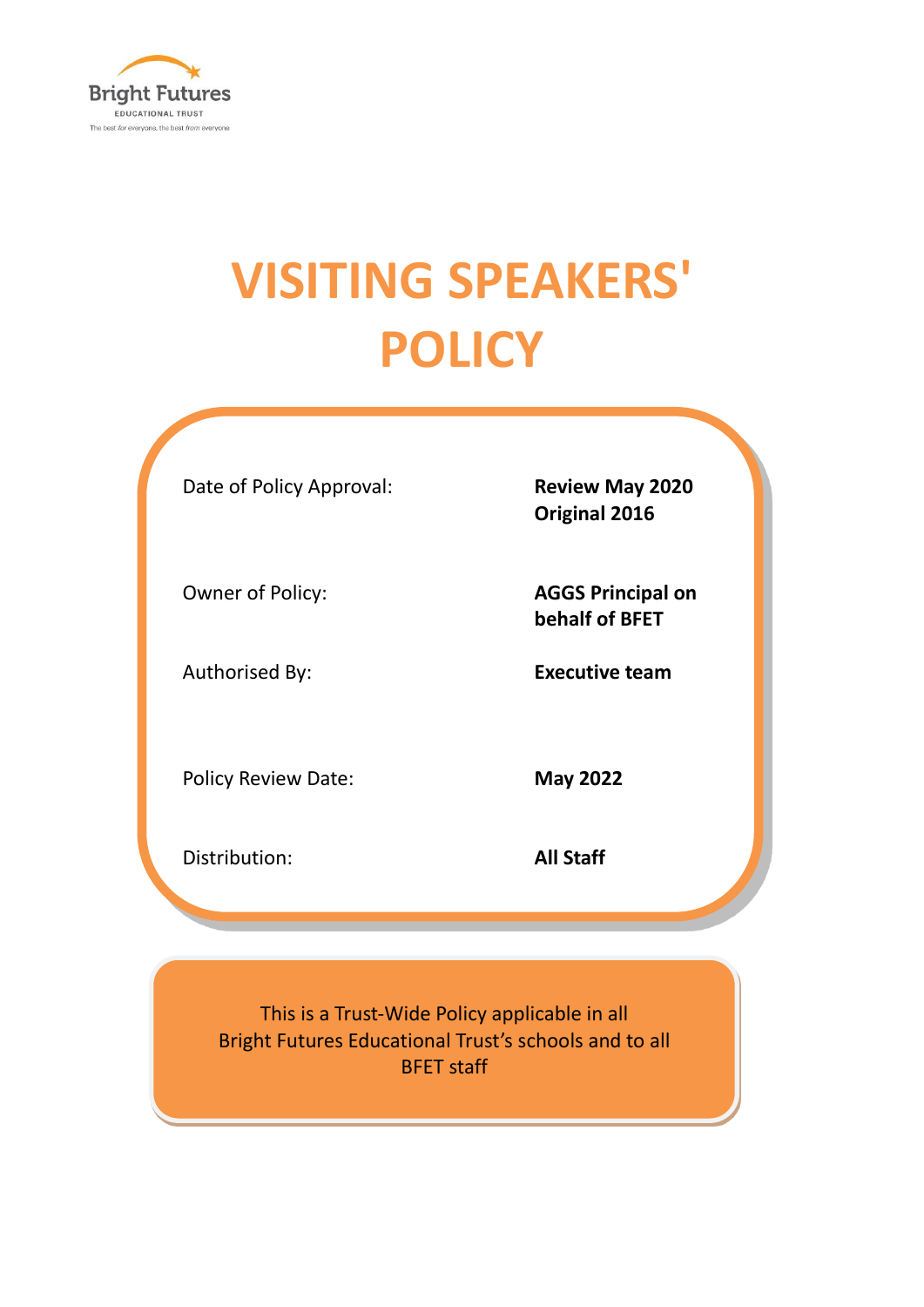

## **VISITING SPEAKERS' POLICY**

Bright Futures Educational Trust's (BFET or the Trust) Strategy underpins all aspects of this policy and the way in which it will be applied. These elements are:

- Our vision, the best *for* everyone and the best *from* everyone;
- One of our values; **Passion**: We take responsibility, work hard and have high aspirations;
- Three of our commitments: **Professional Learning, Effective communication and Strong Governance and Accountability.**

#### **What is the Policy for?**

The Visiting Speakers Policy provides the framework for procedures that all schools should follow when having an external speaker visit their school to speak to their students. Visiting speakers are very important to enrich the student's experience of school. Our responsibility is to ensure that any information the students receive is done within a safe environment and that care must be exercised to respect the diverse views and values of all students in our school community. Any information delivered to students at their school must be aligned to and promote the values of the Trust.

#### **Who is the Policy for?**

The policy is for all Trust schools and would include internal training sessions as well as speakers being invited to talk to students and/or parents and carers.

#### **Policy Procedure**

- 1. The member of staff responsible for booking the speaker must ensure the Visiting Speaker Agreement Form is read fully, signed and dated. This needs to be completed and returned to the school before the presentation can take place. The form indicates a commitment to the following:
	- The speaker must not spread intolerance in the community and thus aid in disrupting social and community cohesion.
	- The speaker must not incite hatred, violence or call for the breaking of the law.
	- The speaker must not encourage or promote racist, homophobic, transphobic, sexist, ageist or extremist views or promote any acts of terrorism.
	- The speaker must seek to avoid insulting any faiths or groups within a framework of positive debate and challenge.
	- The speaker must adhere to the school's Dignity and Respect at Work and safeguarding/child protection policies.
	- The speaker must send a copy of the presentation / speaking notes to the member of staff prior to the presentation taking place.
	- The visiting speaker is not permitted to raise or gather funds for any external organisation or cause without express permission from the Principal/Head of School.
- 2. On the day of the visit the procedure should be as follows:
	- The visitor should be met at reception, signed in and be issued with a visitors' badge which they must wear at all times.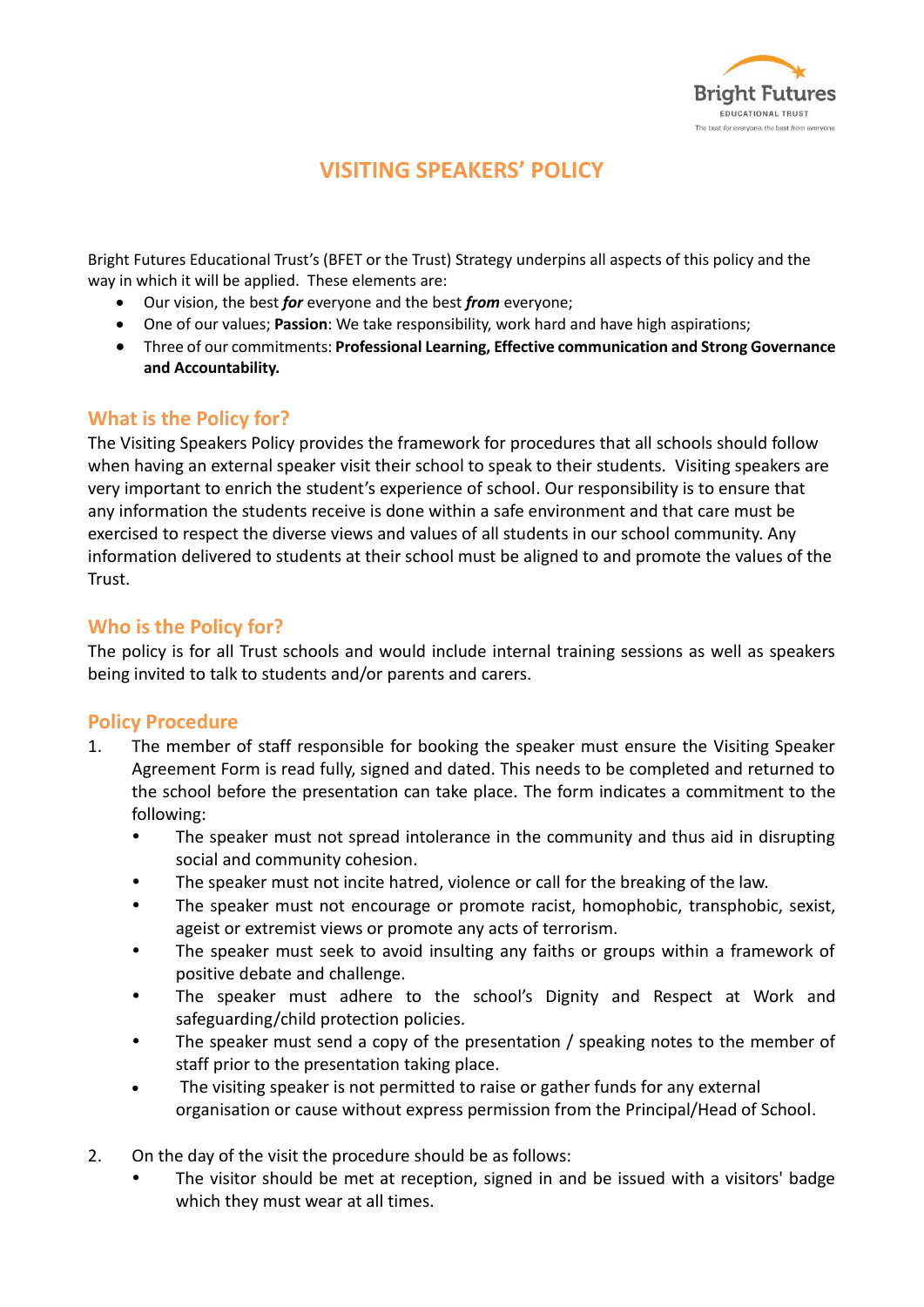

- A copy of the signed Visiting Speaker Agreement Form should be available at reception and double checked by the member of staff responsible for the visit.
- A staff member should remain with the visitor during the time they are in the school.
- During any presentation at least one member of school staff should be present at all times.
- After the presentation, the speaker should be accompanied to reception in order to sign out and leave the visitors' badge.
- In the unlikely event that the talk/presentation does not meet with the requirements of the visiting speaker agreement, school staff have the right and responsibility to interrupt and/or stop a presentation.
- If any concerns arising during the presentation, these should be reported immediately to a member of the school's safeguarding team and/or the Principal/Head of School depending on the nature of the concerns.
- 3. The visiting speaker can expect to be treated with the same mutual respect and dignity by staff and students. If the speaker has any concerns in this regard, they should refer to the member of staff in school who has arranged their visit or to the Principal/Headteacher.